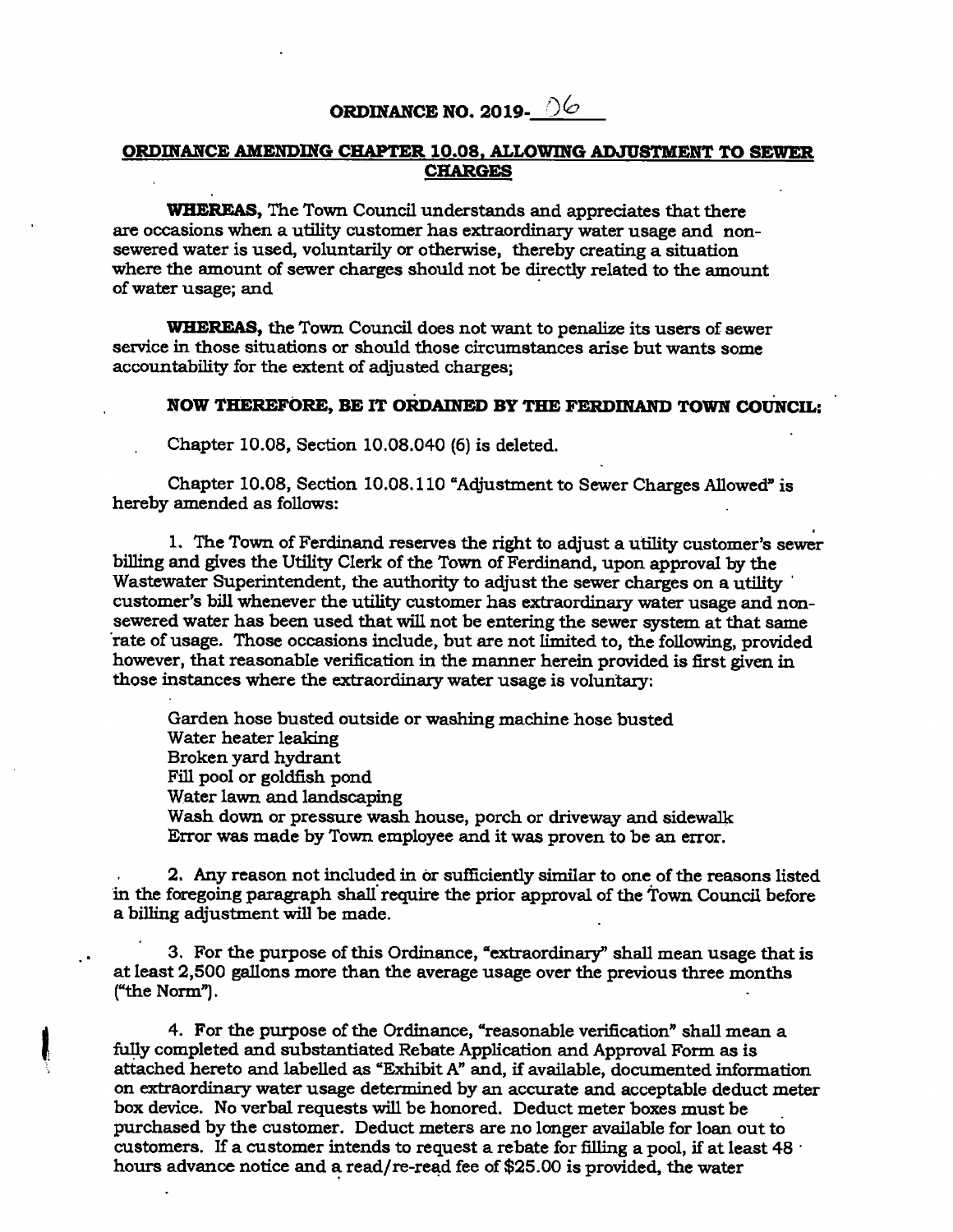**department will read the customer's meter both before and after the fill to determine extraordinary usage.** 

**5. Rebates will only be allowed one time per customer per calendar year. Rebates will not be based on the total amount of extraordinary water usage. Rebates**  will not be allowed on the first 2,500 gallons over the Norm, which the Town will retain <sup>•</sup> **to cover aciministrative costs associated with the rebate process.** 

**6. The Wastewater Superintendent shall have authority in his discretion to adjust, no more often than one time a year, a user's séwage rates and charges on a case-by-case basis when there has been an extraordinary usage of metered water as a result of a toilet running, an accident, or an Act of God, and such usage of water has not benefitted the user or any other person, and where such extraordinary usage is stopped within a reasonable time considering the nature and amount of the problem and the amount of usage.** 

**7. This Ordinance shall be effective upon passage.** 

**TAMARA M. MILLER, Clerk-Treasurer** 

**ADOPTED** this  $\frac{1}{b}$  day of  $\frac{A}{c}$  2019. **TOWN COUNCIL OF THE TOWN OF FERDINAND, INDIANA** KENNETH **President**   $21$ RON **WEYER Menber**  0P DEBRA JOHNSON, Member **ATTE**  IA. IV miasa Y